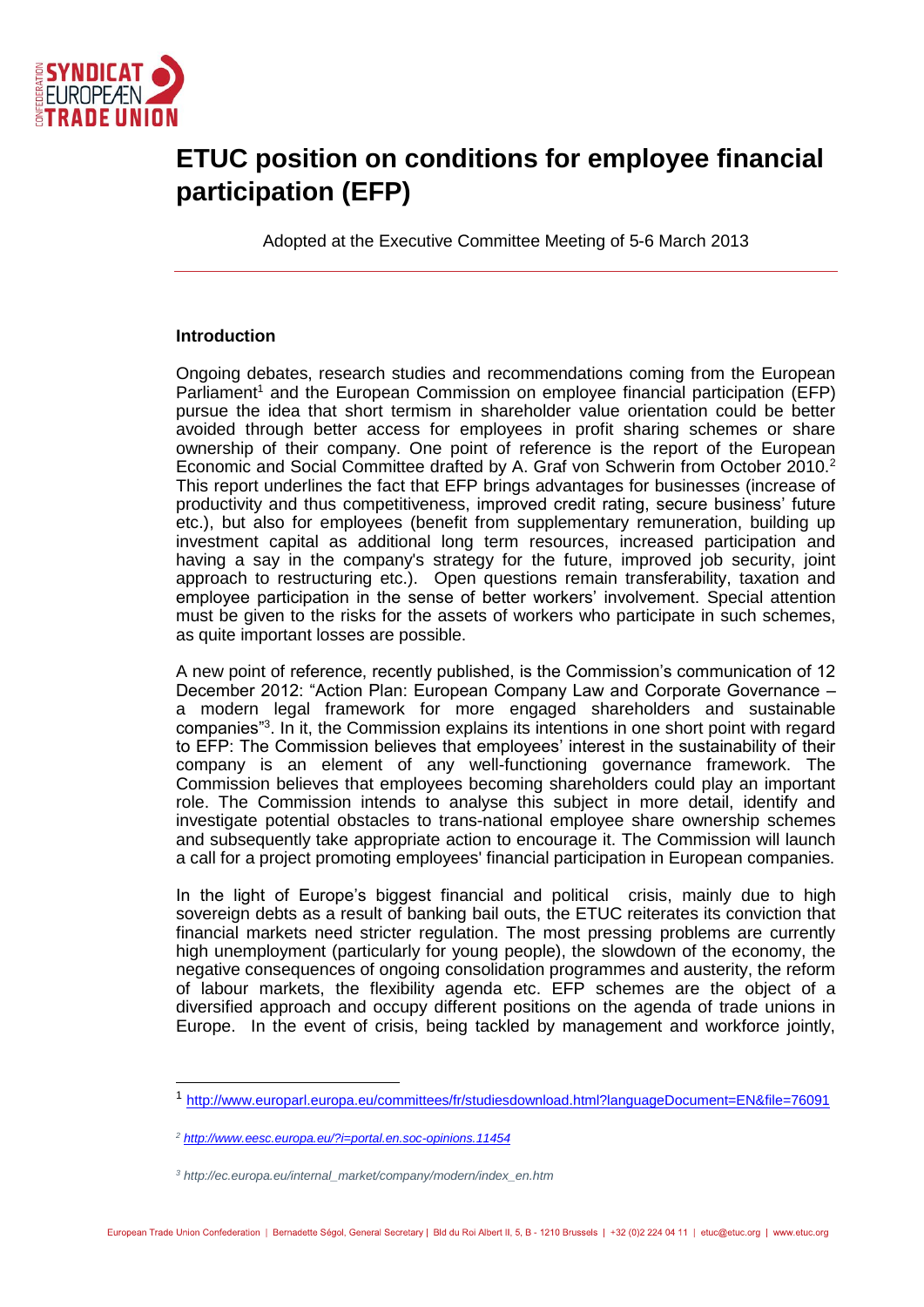EFP could be considered as a tool to stabilize a company and to ensure long-term employee participation in the recovery of the company.

In view of these different European debates, the ETUC Worker Participation working group proposed to reiterate the joint trade union view already developed ten years ago and to update this position where necessary. The following updated position on core principles on financial participation is therefore based on the previous resolution adopted by the ETUC Executive Committee 19-20/11/2002<sup>4</sup>.

## **Common principles**

The ETUC underlines that Social Partners and Member States have a key role. In Member States there are several forms of EFP depending on national circumstances and industrial relations. Employee attitudes and preferences are also different. The ETUC recalls that it puts wage negotiations at the top of the agenda, as well as a secure and transparent income for workers. The ETUC can only subscribe to EFP if the following prerequisites are met:

> a) EFP has to be embedded in a whole system of worker involvement at all levels. One element should not compete with other elements or replace it. The different participation models should complement each other as in the triangle of information, consultation and participation each being beneficial for well functioning corporate governance. Schemes should include the possibility, in those countries where these systems exists, of employee representatives in company decision making, preferably through seats on the board.

> b) EFP should always provide additional income and not be a substitute for fair pay. EFP should not be considered as an alternative to collective bargaining and to wage increases. Financial participation is equally not an alternative to public pensions or to collectively agreed pension schemes. Negative effects of the fiscal or parafiscal status of financial participation on national systems of social security have to be compensated. Employees have the right to get their fair share of the results of a company and their income must represent a fair share of the national income. However, the trend is going into the opposite direction: the classic indicator of income inequality, the GINI coefficients, has increased in most OECD countries in recent years<sup>5</sup>. Under no circumstances should EFP worsen inequalities of income inside a company or in society.

> c) EFP schemes must be open to all workers within the company, including part-time workers.

> d) The introduction and design of EFP should be the subject of prior consultation and agreement with worker representatives and trade unions. The details of EFP have to be introduced through negotiations between social partners and collective agreements should set the framework for EFP. Collective funds are a form of EFP which is safer than others. The funds should be protected from insolvency. Provisions for the case of insolvency should be established.

*<sup>4</sup>  [ETUC Resolutions 2002 p.31](http://www.etuc.org/IMG/pdf/Prior_2002_EN_-17_02_03.pdf)*

*<sup>5</sup> Spain, Portugal, Ireland, Greece and Italy are at the top of the GINI ranking, with the highest level of inequality. On the other hand, Finland, the Netherlands and Austria show much less inequality. Belgium, Germany and France are in the middle.*